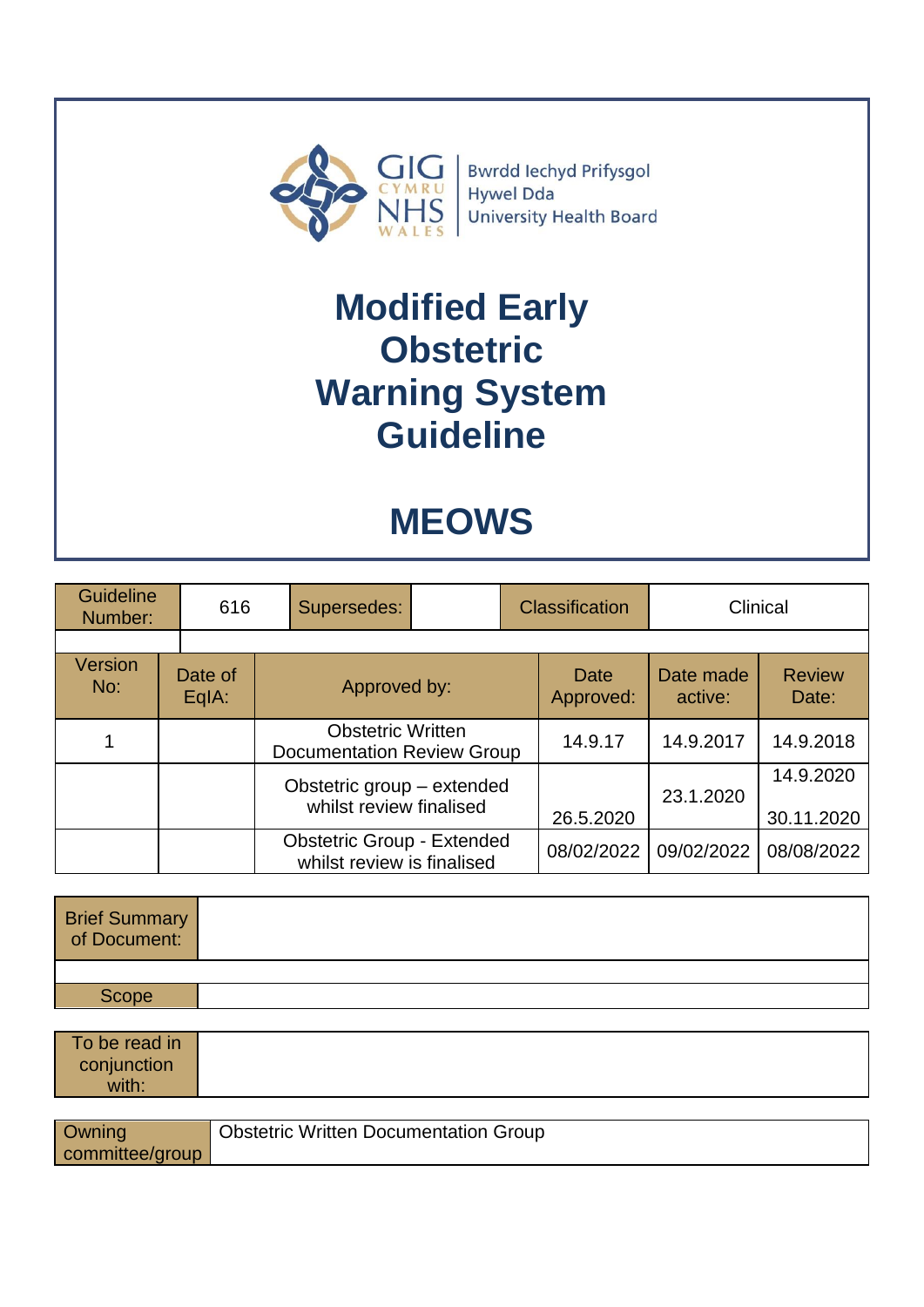| Reviews and updates |                        |                   |  |  |
|---------------------|------------------------|-------------------|--|--|
| Version<br>no:      | Summary of Amendments: | Date<br>Approved: |  |  |
|                     | New guideline          | Sept 2017         |  |  |

| Keywords | Modified Early Warning Scoring Systems help to improve the detection of life |
|----------|------------------------------------------------------------------------------|
|          | threatening illness                                                          |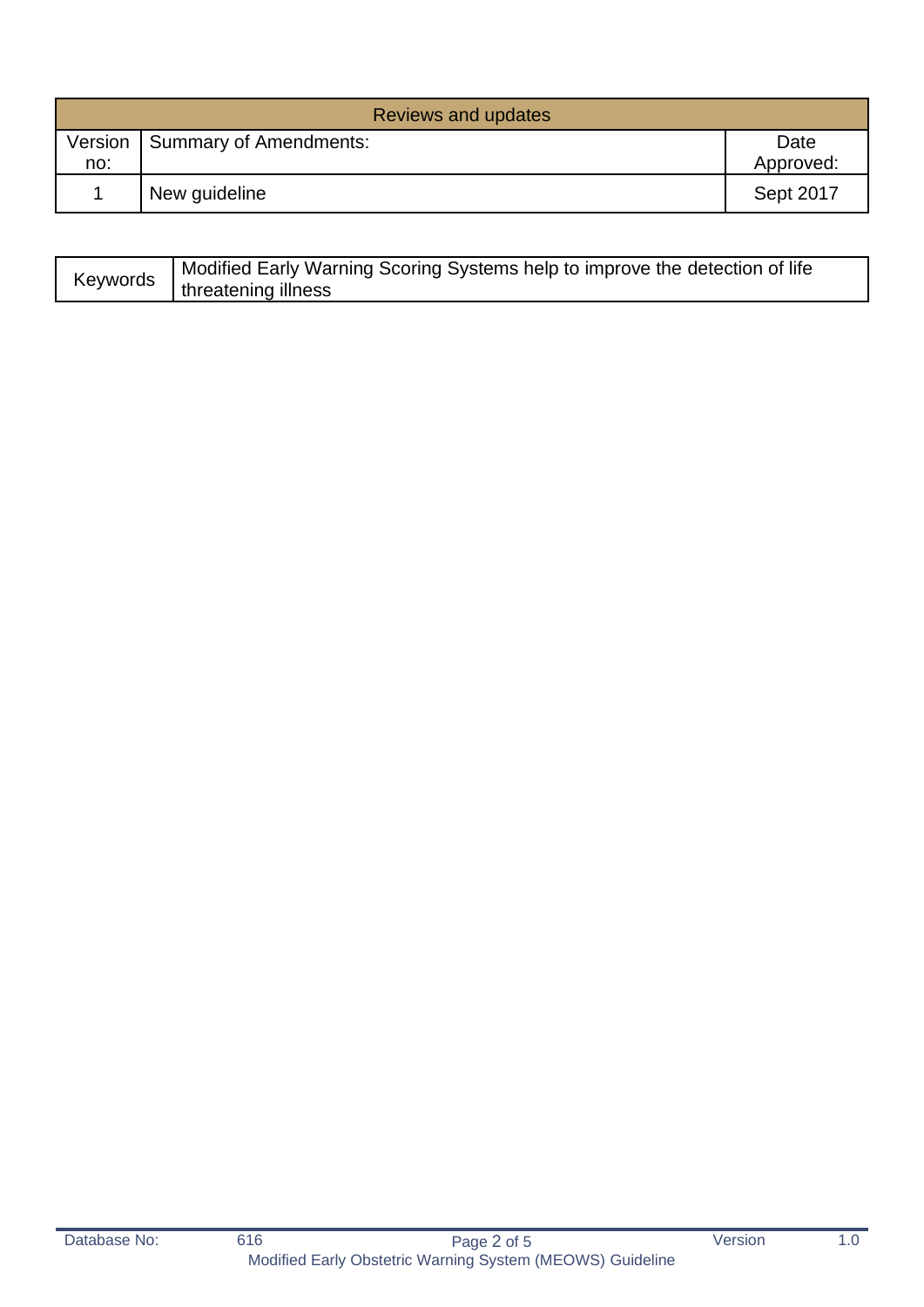## **CONTENTS**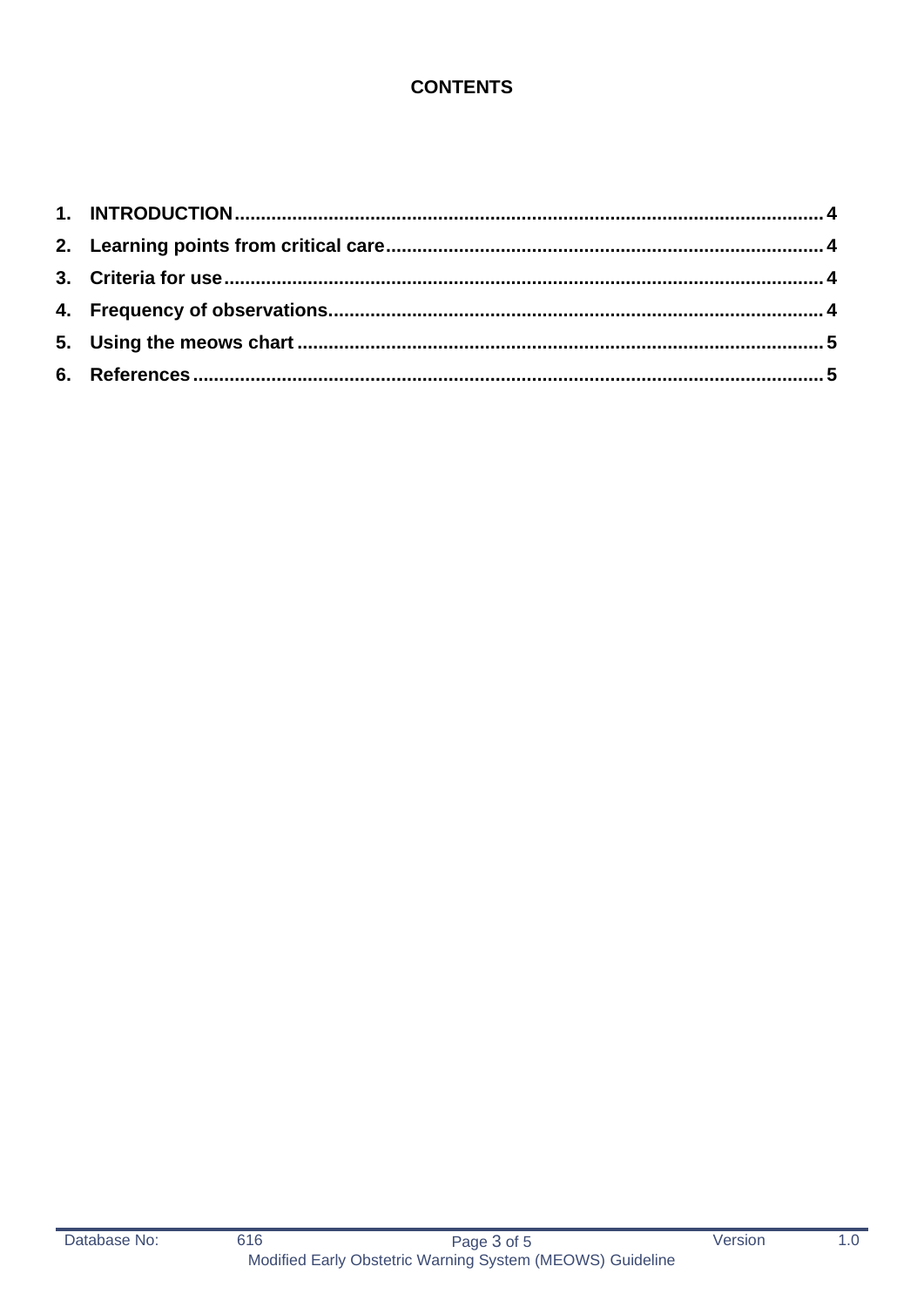### <span id="page-3-0"></span>1. **INTRODUCTION**

The well documented problem of recognising life threatening illness has led to the introduction of a number of early warning scoring systems. A MEOWS is calculated using 5 simple physiological variables.

- Mental response
- pulse rate
- systolic BP
- respiratory rate
- temperature

The principle is that small changes in these 5 variables combined will be seen earlier using MEOWS than waiting for obvious changes in individual variables.

Of all the variables respiratory rate is the most important for assessing the clinical state of a patient but is the one that is least recorded.

#### **Respiratory rate is thought to be the most sensitive indicatory of a patient's physiological well being.**

## <span id="page-3-1"></span>2. **LEARNING POINTS FROM CRITICAL CARE**

Modified Early Warning Scoring Systems improve the detection of life threatening illness. However the detection of life threatening illness alone is of little value. It is the subsequent management that will alter the outcome

### <span id="page-3-2"></span>3. **CRITERIA FOR USE**

- All woman admitted to maternity ward:
- All post natal women, the form to accompany them home in the notes

### <span id="page-3-3"></span>4. **FREQUENCY OF OBSERVATIONS.**

#### **Observations to be recorded as required for individual needs and the frequency documented on the form**

| <b>Date</b>                                                                  | Time | <b>Frequency of observations</b><br>document below               | <b>Signature</b> | <b>Print</b> |  |
|------------------------------------------------------------------------------|------|------------------------------------------------------------------|------------------|--------------|--|
|                                                                              |      | <b>Note:</b> For all LSCS after completion of immediate recovery |                  |              |  |
|                                                                              |      | observations recorded in theatre records perform 30 min for 2    |                  |              |  |
| hours then hourly for 6 hours.                                               |      |                                                                  |                  |              |  |
| Then reassess and document frequency below                                   |      |                                                                  |                  |              |  |
|                                                                              |      | 12 hrly $\Box$ 6 hrly $\Box$ 4 hrly $\Box$<br>hrly               |                  |              |  |
|                                                                              |      | 12 hrly $\Box$ 6 hrly $\Box$ 4 hrly $\Box$<br>hrly               |                  |              |  |
|                                                                              |      | 12 hrly $\Box$ 6 hrly $\Box$ 4 hrly $\Box$<br>hrly               |                  |              |  |
| <b>Exception Box.</b>                                                        |      |                                                                  |                  |              |  |
| To be signed if Observations decided not appropriate for inpatient admission |      |                                                                  |                  |              |  |
| Date and Time                                                                |      | Comment                                                          | Print and sign   |              |  |
|                                                                              |      |                                                                  |                  |              |  |
|                                                                              |      |                                                                  |                  |              |  |
|                                                                              |      |                                                                  |                  |              |  |